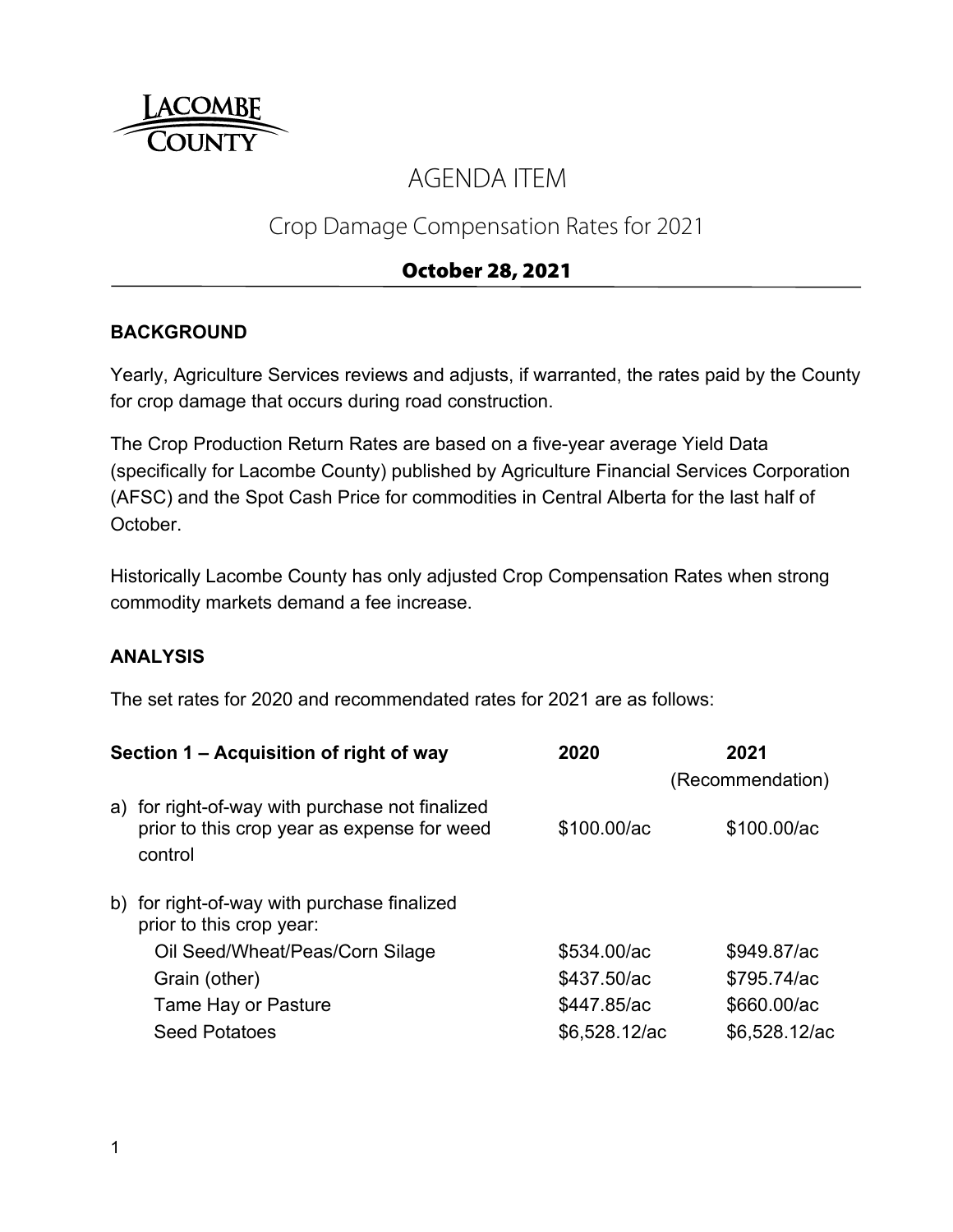| <b>Section 2 - Backsloping</b>  | 2020        | 2021             |
|---------------------------------|-------------|------------------|
|                                 |             | (Recommendation) |
| Oil Seed/Wheat/Peas/Corn Silage | \$534.00/ac | \$949.87/ac      |
| Grain (other)                   | \$437.50/ac | \$795.74/ac      |
| Tame Hay or Pasture             | \$447.85/ac | \$660.00/ac      |
| Native Hay or Pasture           | \$228.15/ac | \$228.15/ac      |
| Summerfallow                    | \$100.00/ac | \$100.00/ac      |
| <b>Brush</b>                    | \$100.00/ac | \$100.00/ac      |

a) Where crop received hail prior to the road construction, the preceding rates are to be pro-rated between the summerfallow rate and the respective crop rate based on the percentage of the hail loss

These rates are reviewed annually and can be adjusted to reflect current conditions.

Competitive compensation rates make negotiation on right-of-way acquisition much easier for our Operations Department. (Refer to attached OP(8) Compensation for Road Construction Schedule A)

#### **2021 Expected Returns per Acre**

| Crop*                | 2019       | 2021       |
|----------------------|------------|------------|
| <b>Corn Silage</b>   | \$303.98   | \$454.46   |
| Wheat (HR)           | \$250.54   | \$801.45   |
| <b>CPS Wheat</b>     | \$219.57   | \$746.65   |
| <b>Feed Barley</b>   | \$305.02   | \$611.55   |
| <b>Malt Barley</b>   | \$411.60   | \$795.74   |
| <b>Feed Oats</b>     | \$207.00   | \$699.60   |
| Mixed Hay            | \$341.00   | \$660.00   |
| <b>Seed Potatoes</b> | \$5,616.96 | \$6,334.51 |
| Canola               | \$442.81   | \$949.87   |
| Peas                 | \$241.82   | \$726.66   |

2 \*Crop prices determined as of October 14, 2021 Wheat, Peas, and Canola – Alberta Grain Commission Feed Barley and Feed Oats – CorNine Commodities – Lacombe Malt Barley – Richardson Pioneer - Lacombe